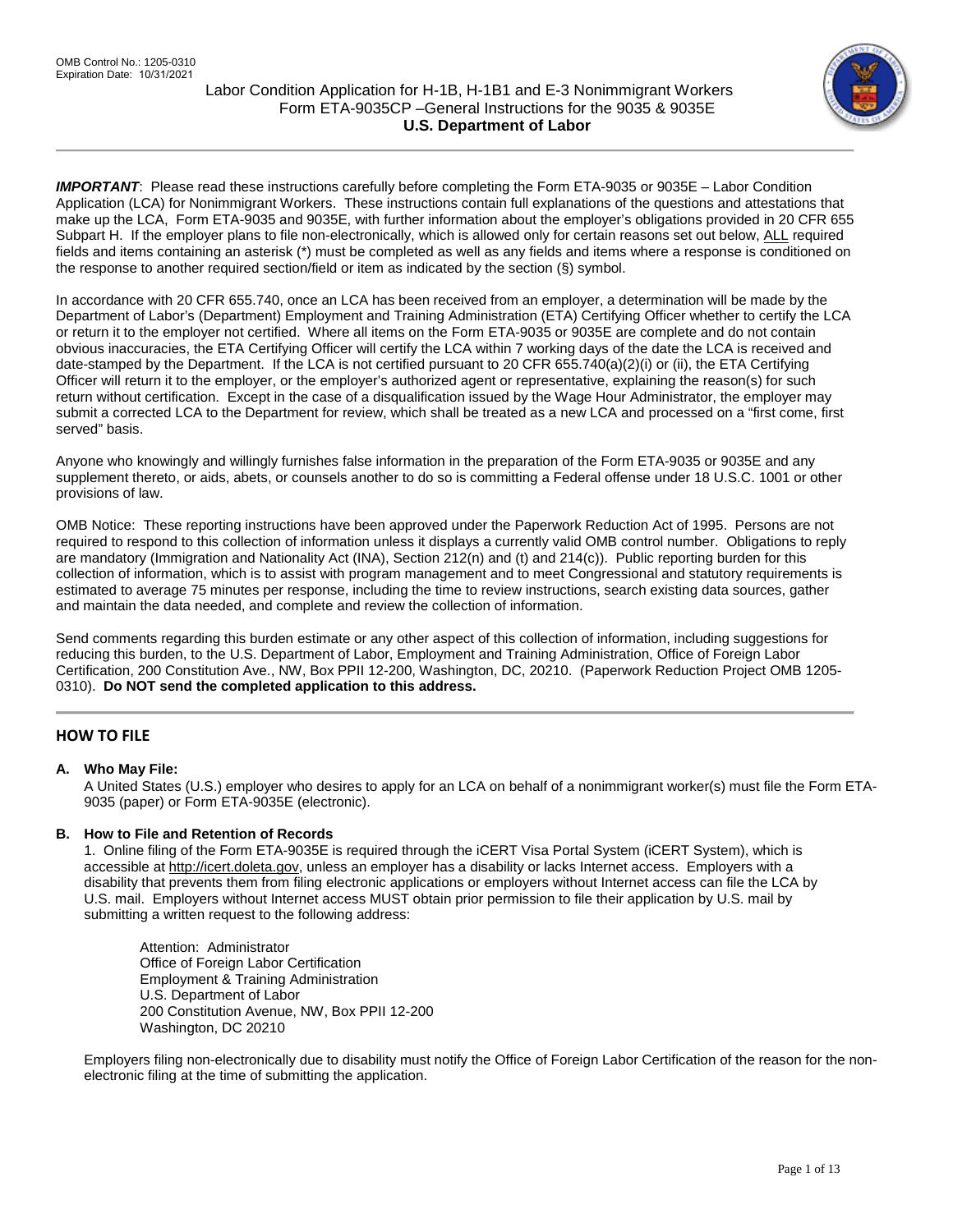

2. In accordance with 20 CFR part 655, Subpart H, either at the employer's principal place of business in the U.S. or at the place of employment, the employer must retain copies of the records required by Subpart H for a period of one (1) year beyond the last date on which any nonimmigrant worker is employed under the LCA or, if no nonimmigrant workers were employed under the LCA, one (1) year from the date the LCA expired or was withdrawn. Required payroll records for the nonimmigrant workers and other workers in the occupational classification, including the names and wage rates of such workers and the information on benefits offered, as required by 20 CFR 655.760(a)(6), shall be retained at the employer's principal place of business in the U.S. or at the place of employment for a period of three (3) years from the date(s) of the creation of the record(s), except that if an enforcement action is commenced, all payroll records shall be retained until the enforcement proceeding is completed through the procedures set forth in 20 CFR part 655, Subpart I. For a complete list of documents that must be retained and/or made available for public access, see 20 CFR 655.760.

# **Section A**

## **Employment -Based Nonimmigrant Visa Information**

1. Enter one of the following classification symbols to indicate the type of visa supported by this application: "**H-1B**," "**H-1B1 Chile**," "**H-1B1 Singapore**," or "**E-3 Australia**.**"** Select only one visa classification for all nonimmigrant workers employed pursuant to the LCA. When filing this application electronically, the iCERT System will provide a dropdown of the acceptable visa classification symbols.

The **H-1B** visa allows an employer to temporarily employ foreign professional workers in the U.S. on a nonimmigrant basis in a specialty occupation or as a fashion model of distinguished merit and ability. Under 20 CFR 655.715, a specialty occupation requires the theoretical and practical application of a body of specialized knowledge and a bachelor's degree or the equivalent in the specific specialty (e.g., sciences, medicine and health care, education, biotechnology, business specialties, etc.).

The **H-1B1-Chile** visa allows an employer to temporarily employ business professionals who are nationals of Chile under the Chile Free Trade Agreement.

The **H-1B1-Singapore** visa allows an employer to temporarily employ business professionals who are nationals of Singapore under the Singapore Free Trade Agreement.

The **E-3 Australia** visa allows an employer to temporarily employ business professionals who are nationals of Australia under Title V of the REAL ID Act of 2005 (Division B) in the Emergency Supplemental Appropriations Act for Defense, the Global War on Terror, and Tsunami Relief, 2005.

## **Section B Temporary Need Information**

1. Enter the title of the job opportunity for which the LCA is being sought. The employer's internal job title should be entered in this field.

**Note**: The job title must be the same for all nonimmigrant workers working on a single LCA. The employer may file additional LCAs as needed.

2. Enter the six-digit Standard Occupational Classification (SOC)/Occupational Network (O\*NET) code for the occupation, which most clearly describes the work to be performed. For example, the six-digit SOC code for a Computer Systems Analyst is 15-1121.

**Note:** More information on SOC codes can be found a[t http://www.bls.gov/soc/.](http://www.bls.gov/soc/)

3. Enter the occupational title associated with the SOC/O\*NET code. For example, the occupational title associated with SOC/O\*NET code 15-1121 is Computer Systems Analyst.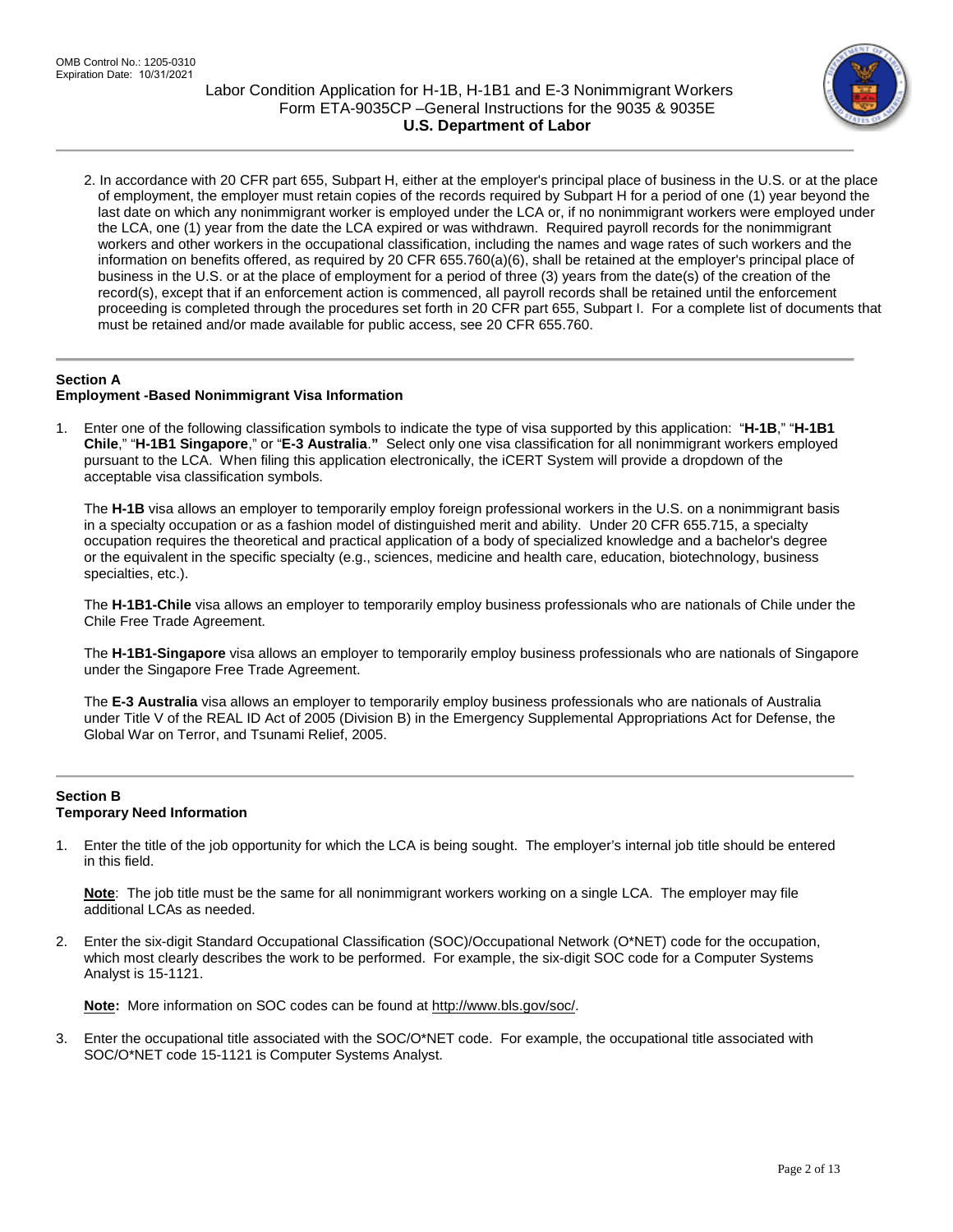

4. Indicate whether the position is full-time by marking "Yes" or "No." Although there is no regulatory definition for full-time employment for the H-1B, H-1B1, and E-3 programs, the Department generally considers 35 hours per week or more to be full-time.

**Note**: If the position is part-time (less than 35 hours per week), the foreign worker(s) supported by the LCA must not regularly work more than the number of hours indicated (which may be a range of hours) on the United States Citizenship and Immigration Services (USCIS) Form(s) I-129 filed for the nonimmigrant(s).

All foreign worker(s) under the LCA must be part-time if Item B.4 is marked "No"; all nonimmigrant worker(s) must be fulltime if Item B.4 is marked "Yes." If the employer has both full-time and part-time nonimmigrant worker(s), then separate LCAs must be filed.

- 5. Enter the beginning date of the nonimmigrant worker's (workers') period of employment. The beginning date of employment cannot be more than 6 months from the date the LCA is submitted to the Department for processing. The beginning date of employment also cannot be prior to the date the LCA is submitted for processing. Use a month/day/full year (MM/DD/YYYY) format.
- 6. Enter the end date for the nonimmigrant worker's (workers') period of employment. The end date of employment cannot be more than three (3) years after the start date for H-1B LCAs and initial H-1B1 LCAs. The end date employment for E-3 LCAs and H-1B1 extensions cannot be more than two (2) years after the start date. Use a month/day/full year (MM/DD/YYYY) format.
- 7. This collection item contains two parts.

**First,** enter the total unique number of worker positions being requested for certification. This total cannot be "0" (zero). For this total, count each worker once.

**Second**, use collection Items B.7(a) through (f) to enter the number of foreign workers in each applicable USCIS-defined category under which the employer plans to file various Form I-129s for the foreign workers. The total worker positions requested for certification must be less than or equal to the sum total of the numbers entered in collection Items (a) through (f). Every box MUST be filled and a single worker may fit into multiple boxes, as appropriate.

**Note**: If the employer does not plan to request nonimmigrant worker(s) in a particular category in Items (a) through (f), please enter "0" (zero), as appropriate. If an individual nonimmigrant worker fits into more than one category, indicate that in Items (a) through (f).

# **Section C Employer Information**

- 1. Enter the full legal name of the business, person, association, firm, corporation, or organization, i.e., the employer filing this application. The employer's full legal name is the exact name of the individual, corporation, LLC, partnership, or other organization that is reported to the Internal Revenue Service (IRS).
- 2. Enter the full trade name or "Doing Business As" (DBA) name, if applicable, of the business, person, association, firm, corporation, or organization, i.e., the employer filing this application.
- 3. Enter the street address of the employer's principal place of business.
- 4. If additional space is needed for the street address, use this line to complete the employer's street address.
- 5. Enter the city of the employer's principal place of business. If the city and country are the same, the name must still be entered in both fields.
- 6. Enter the State of the employer's principal place of business.
- 7. Enter the postal (zip) code of the employer's principal place of business.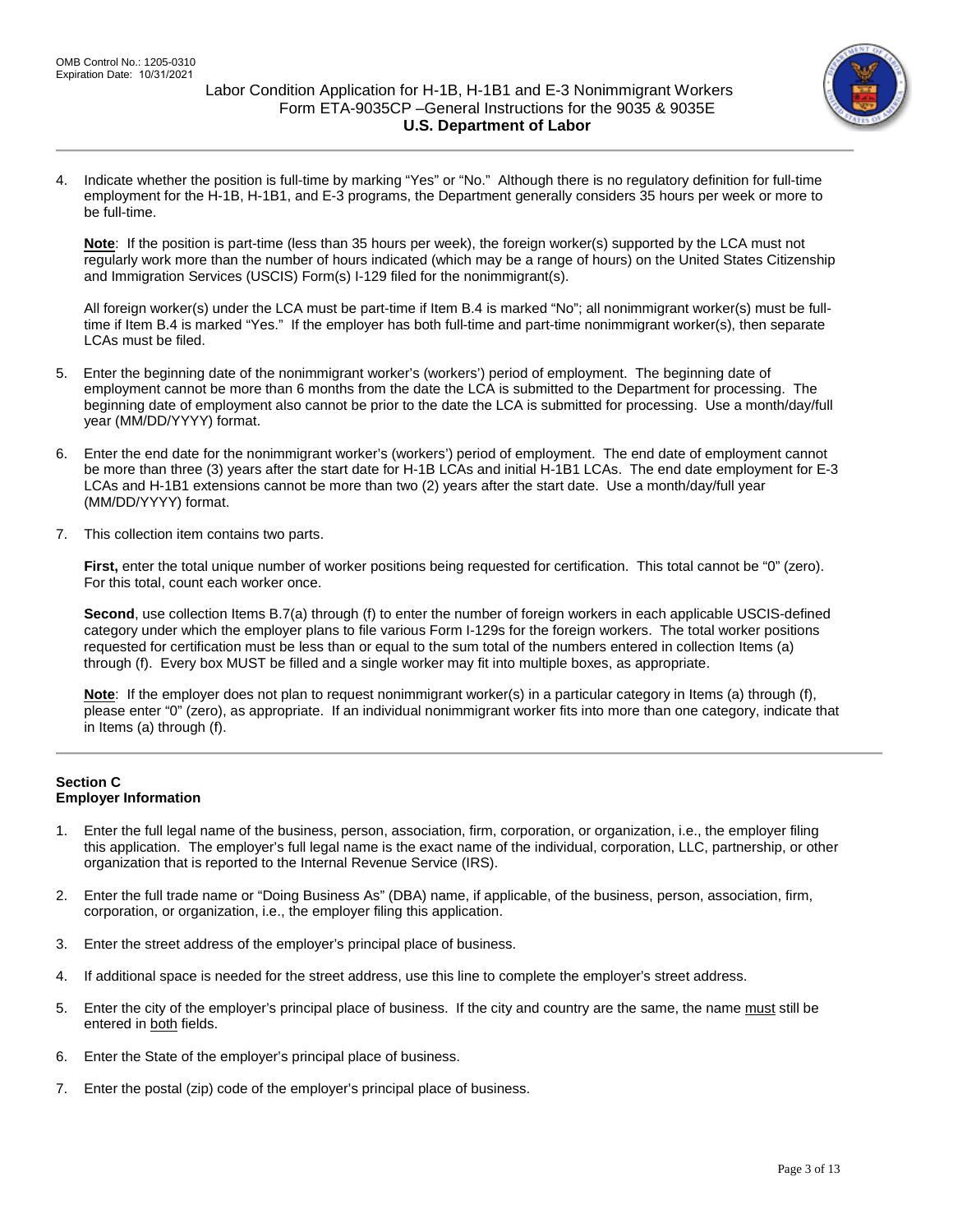

8. Enter the country of the employer's principal place of business. If the city and country are the same, the name must still be entered in both fields.

**Note:** This entry is for a country, not a county.

- 9. Enter the employer's province, if applicable.
- 10. Enter the area code and telephone number for the employer's principal place of business. Include country code, if applicable.
- 11. Enter the extension of the telephone number for the employer's principal place of business, if applicable.
- 12. Enter the nine-digit Federal Employer Identification Number (FEIN) as assigned by the IRS. **Do not enter a social security number.**

**Note:** All employers, including private households, MUST obtain an FEIN from the IRS before completing this application. Information on obtaining an FEIN can be found at [www.IRS.gov.](http://www.irs.gov/)

13. Enter the four to six-digit North American Industry Classification System (NAICS) code that best describes the employer's business, not the nonimmigrant worker's job. A listing of NAICS codes can be found at [http://www.census.gov/epcd/www/naics.html.](http://www.census.gov/epcd/www/naics.html)

## **Section D Employer Point of Contact Information**

An employer point of contact is an employee of the employer whose position authorizes the employee to provide information and supporting documentation concerning this LCA for nonimmigrant workers and to communicate with the Department on behalf of the employer. The employer point of contact should be the individual most familiar with the content of this application and circumstances of the nonimmigrant worker's (workers') employment.

**Note:**The employer point of contact information in this Section, specifically the name, telephone number, and email address, must be different from the attorney/agent information listed in Section E, unless the attorney is an employee of the employer.

- 1. Enter the last (family) name of the employer point of contact.
- 2. Enter the first (given) name of the employer point of contact.
- 3. Enter the middle name of the employer point of contact. In the absence of a middle name, enter N/A.
- 4. Enter the job title of the employer's point of contact.
- 5. Enter the business street address of the employer point of contact.
- 6. If additional space is needed for the street address, use this line to complete the street address.
- 7. Enter the city of the employer point of contact. If the city and country are the same, the name must still be entered in both fields.
- 8. Enter the state of the employer point of contact.
- 9. Enter the postal (zip) code of the employer point of contact.
- 10. Enter the country of the employer point of contact. If the city and country are the same, the name must still be entered in both fields.
- 11. Enter the province of the employer point of contact, if applicable.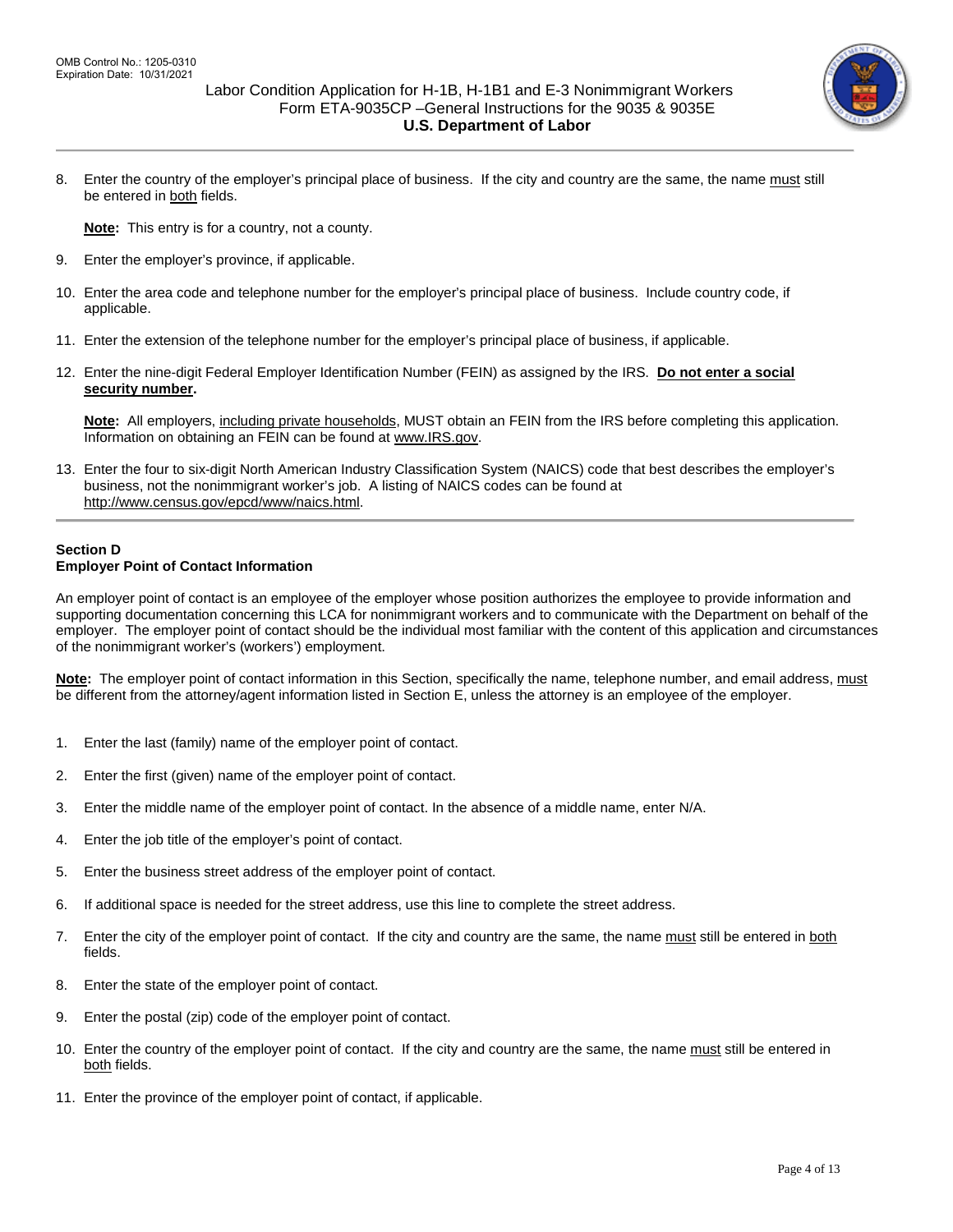

- 12. Enter the area code and business telephone number of the employer point of contact. Include country code, if applicable.
- 13. Enter the extension of the telephone number of the employer point of contact, if applicable.
- 14. Enter the business e-mail address of the employer point of contact. Use [a name@emailaddress.top-leveldomain](mailto:name@emailaddress.top-leveldomain) format.

#### **Section E**

#### **Attorney or Agent Information (if applicable)**

**Note: The information provided in this Section, specifically the name, telephone number, and e-mail address, must be different from the employer's point of contact information in Section D, unless the attorney is an employee of the employer. The employer authorizes the attorney or agent identified in this section to act on its behalf in connection with the filing of this application.**

- 1. Identify whether the employer is represented by an attorney or agent in the process of filing this application. Only mark one box. If "Yes" complete the remainder of Section E. If "No" in question 1, skip 2 through 19 and continue to Section F.
- 2. Enter the last (family) name of the attorney/agent.
- 3. Enter the first (given) name of the attorney/agent.
- 4. Enter the middle name of the attorney/agent, if a middle name exists.
- 5. Enter the street address of the attorney/agent.
- 6. If additional space is needed for the street address, use this line to complete the attorney/agent's street address.
- 7. Enter the city of the attorney/agent. If the city and country are the same, the name must still be entered in both fields.
- 8. Enter the state of the attorney/agent.
- 9. Enter the postal (zip) code of the attorney/agent.
- 10. Enter the country of the attorney/agent. If the city and country are the same, the name must still be entered in both fields.
- 11. Enter the province of the attorney/agent, if applicable.
- 12. Enter the area code and telephone number of the attorney/agent. Include country code, if applicable.
- 13. Enter the extension of the telephone number of the attorney/agent, if applicable.
- 14. Enter the business e-mail address of the attorney/agent. Use [a name@emailaddress.top-leveldomain](mailto:name@emailaddress.top-leveldomain) format.
- 15. Enter the attorney/agent's law firm or business name.
- 16. Enter the attorney/agent's law firm or business nine-digit FEIN as assigned by the IRS. **Do not enter a social security number.**
- 17. Enter the attorney's State Bar number. If the attorney is licensed in more than one State, enter only one State Bar number. If the attorney is licensed in a state which does not issue State Bar numbers, enter "N/A".

**Note:** The answers to questions 18 and 19 below should correspond to the same state for which a Bar number was provided in question 17, if any.

- 18. Enter the State of the highest court where the attorney is in good standing.
- 19. Enter the name of the highest State court where attorney is in good standing.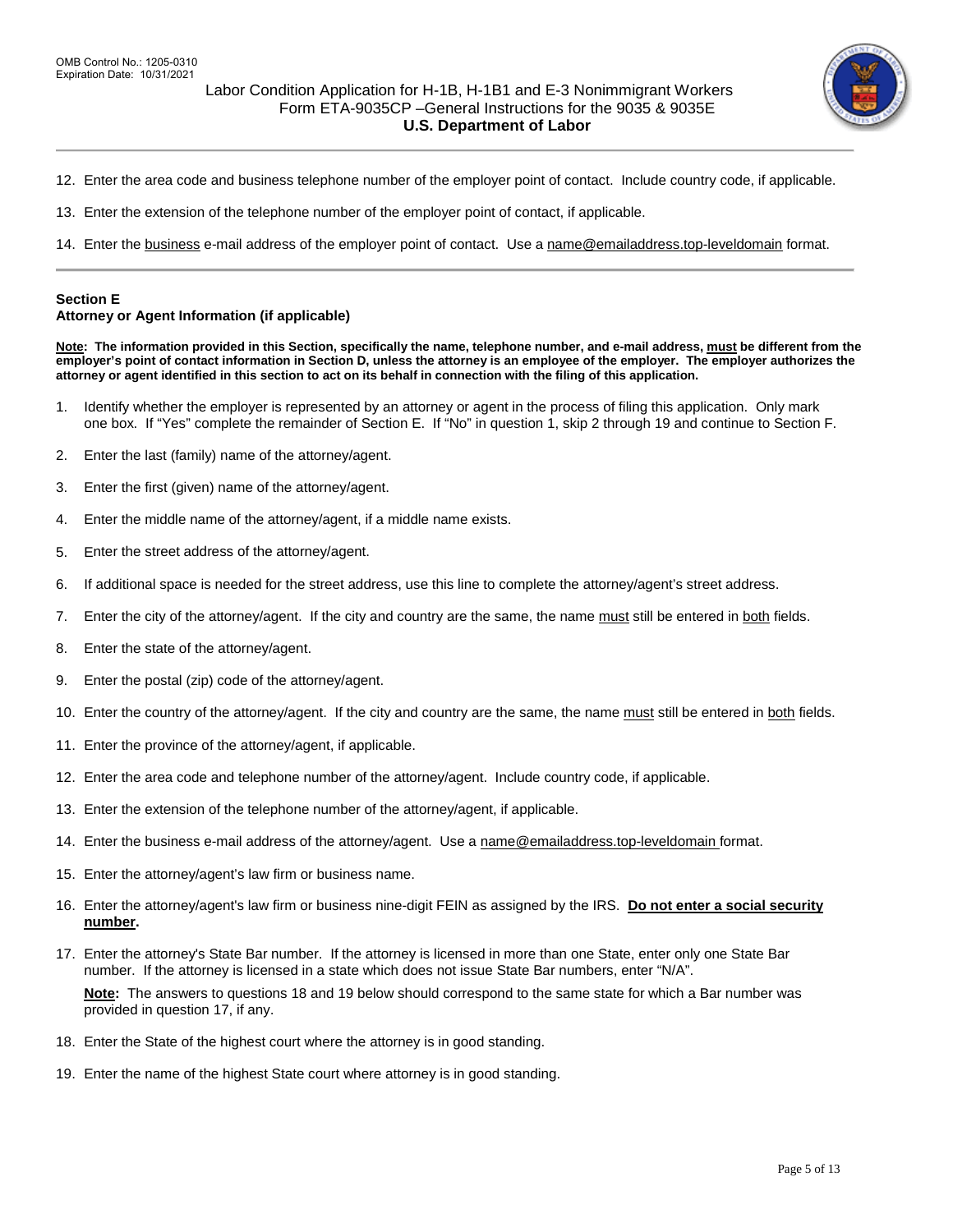

## **Section F Employment and Wage Information**

**Note:** In accordance with 20 CFR 655.730(c)(4), the employer must specify, among other requirements, the gross wage rate to be paid to each nonimmigrant, the prevailing wage for the occupation in the area of intended employment and the specific source relied upon to determine the prevailing wage, and the intended place(s) of employment. The employer must define the intended place(s) of employment with as much geographic specificity as possible. Each place of employment listed below must be the worksite or physical location where the work will actually be performed and cannot be a P.O. Box.

In accordance with 20 CFR 655.730(c)(5), the employer must identify all intended places of employment on the LCA, including intended places of employment which qualify as short-term placements under 20 CFR 655.735. A *place of employment* means the worksite or physical location where the work actually is performed by the H-1B, H-1B1, or E-3 nonimmigrant. See 20 CFR 655.715. A worksite location must be identified as an "intended place of employment" if the employer knows at the time of filing the LCA that it will place workers at the worksite, or should reasonably expect that it will place workers at the worksite based on: (1) an existing contract with a secondary employer or client, (2) past business experience, or (3) future business plans. The Department's electronic filing system will accept up to ten (10) physical locations with wage information and additional LCAs must be filed for any additional intended places of employment. If the employer is filing non-electronically and the employer intends that the work will be performed in more than one location, an attachment must be submitted in order to complete this section.If the employer has more than ten (10) intended places of employment at the time of filing this application, the employer must file as many additional Form ETA-9035 forms as are necessary to sufficiently list all intended places of employment.

# *a. Place of Employment Information 1*

See the definition of "place of employment" in 20 CFR 655.715.

- 1. From the overall total worker positions entered in Item B.7, enter the estimated number of workers that will perform work at this place of employment.
- 2. For this intended place of employment, indicate whether the employer is placing the nonimmigrant worker(s) with a secondary entity. A secondary entity is another entity at which or with which LCA workers will be placed during the period of certification.
- 3. If "Yes" to Item F.2, provide the legal business name of the secondary entity (e.g., another entity) at which or with which the nonimmigrant worker(s) will be placed.

**Note:** The entry must include the legal business name of the secondary entity. Any trade name or DBA name should also be entered, as space permits.

- 4. Enter the street address of the intended place of employment.
- 5. If additional space is needed for the street address, use this line.
- 6. Enter the city of the intended place of employment.
- 7. Enter the county of the intended place of employment. If there is no county designation or it is not known, please enter "N/A". Note: In the absence of a county, enter the appropriate parish or borough in this field. Do not enter a country in this field.
- 8. Enter the State/district/territory of intended employment.
- 9. Enter the postal (zip) code of the intended place of employment.

## **Wage Rate**

10. Enter the wage to be paid to the nonimmigrant worker(s). If the wage offer is expressed as a range, enter the bottom of the wage range to be paid.

Enter the top of the wage range to be paid to the nonimmigrant worker(s) in the section indicating "To" (required only for employers paying a wage range).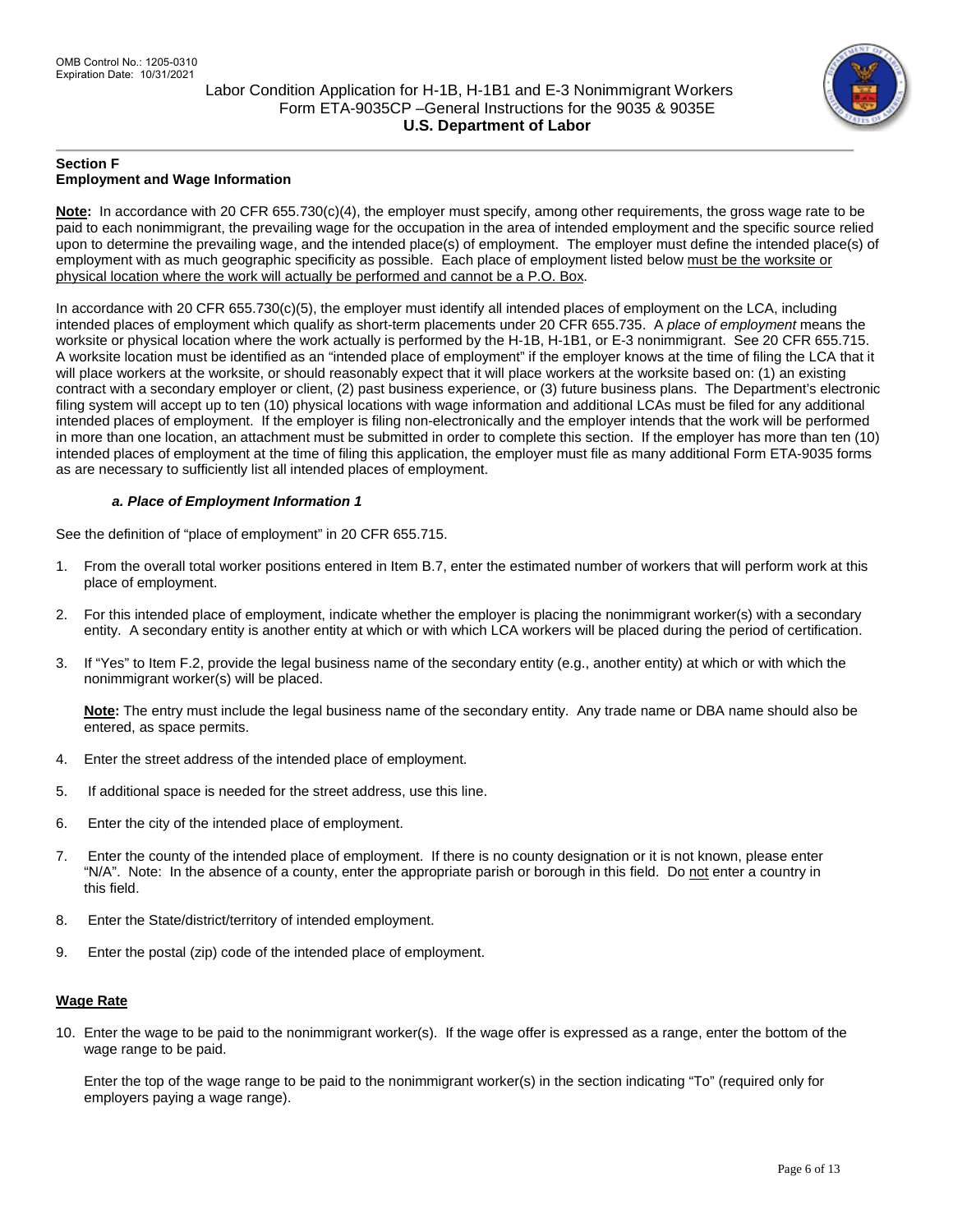

10a. Indicate whether the rate of pay unit is per hour, week, bi-week (every two weeks), month, or year.

## **Prevailing Wage**

11. Enter the prevailing wage for the job opportunity.

11a**.** Indicate whether prevailing wage unit is per hour, week, bi-week (every two weeks), month, or year.

#### **Prevailing Wage Source**

#### *NPWC PWD*

**For the prevailing wage source, if the employer is using a Prevailing Wage Determination (PWD) obtained from the Department of Labor's National Prevailing Wage Center (NPWC) for this LCA, provide the PWD tracking number in Item12a. Enter the tracking number in the following format using the appropriate numerical digits from the issued**  PWD: P-xxx-xxxxx-xxxxxx.

12a. Enter the NPWC PWD tracking number.

#### *An Occupational Employment Statistics (OES) Prevailing Wage*

**For the prevailing wage source, if the employer is using a Bureau of Labor Statistics OES wage obtained from the iCERT System a[t http://icert.doleta.gov](http://icert.doleta.gov/) or the Foreign Labor Certification Online Data Center at www.flcdatacenter.com for this LCA, complete Items 13a and 13b.** 

13a. Enter OES wage level for the OES prevailing wage.

13b. Enter the year of the OES prevailing wage.

Example (For Instructional Purposes Only):

| 13. | A PW obtained independently from the Occupational Employment Statistics (OES) Program |  |       |                   |       |                  |
|-----|---------------------------------------------------------------------------------------|--|-------|-------------------|-------|------------------|
|     | a. Wage Level §                                                                       |  |       |                   |       | b. Source Year § |
|     |                                                                                       |  | 3 III | $\blacksquare$ IV | ∐ N/A | 2017             |

#### *Another Legitimate Source (Other than OES) or an Independent Authoritative Source*

For the prevailing wage source entry in this section, if the employer has a Collective Bargaining Agreement (CBA), Davis Bacon Act (DBA) wage, or McNamara O'Hara Service Contract Act (SCA) wage for this LCA, complete Items 14a and 14b.

For the prevailing wage source entry in this section, if the employer has another legitimate source or an independent authoritative source survey for this LCA, complete Item 14a by selecting "Other/ PW Survey" and complete Items14b, 14c, and 14d. In accordance with 20 CFR 655.731(a)(2)(ii)(C), another legitimate source is a source which: (1) Reflects the weighted average wage paid to workers similarly employed in the area of intended employment; (2) Reflects the median wage of workers similarly employed in the area of intended employment if the survey provides such a median and does not provide a weighted average wage of workers similarly employed in the area of intended employment; (3) Is based on the most recent and accurate information available; and (4) Is reasonable and consistent with recognized standards and principles in producing a prevailing wage.

In accordance with 20 CFR 655.715, an independent *authoritative source survey* means a survey of wages conducted by an independent authoritative source and published in a book, newspaper, periodical, loose-leaf service, newsletter, or other similar medium, within the 24-month period immediately preceding the filing of the employer's application. Such survey shall: (1) Reflect the average wage paid to workers similarly employed in the area of intended employment; (2) Be based upon recently collected data—e.g., within the 24-month period immediately preceding the date of publication of the survey; and (3) Represent the latest published prevailing wage finding by the authoritative source for the occupation in the area of intended employment. An independent authoritative source means a professional, business, trade, educational or governmental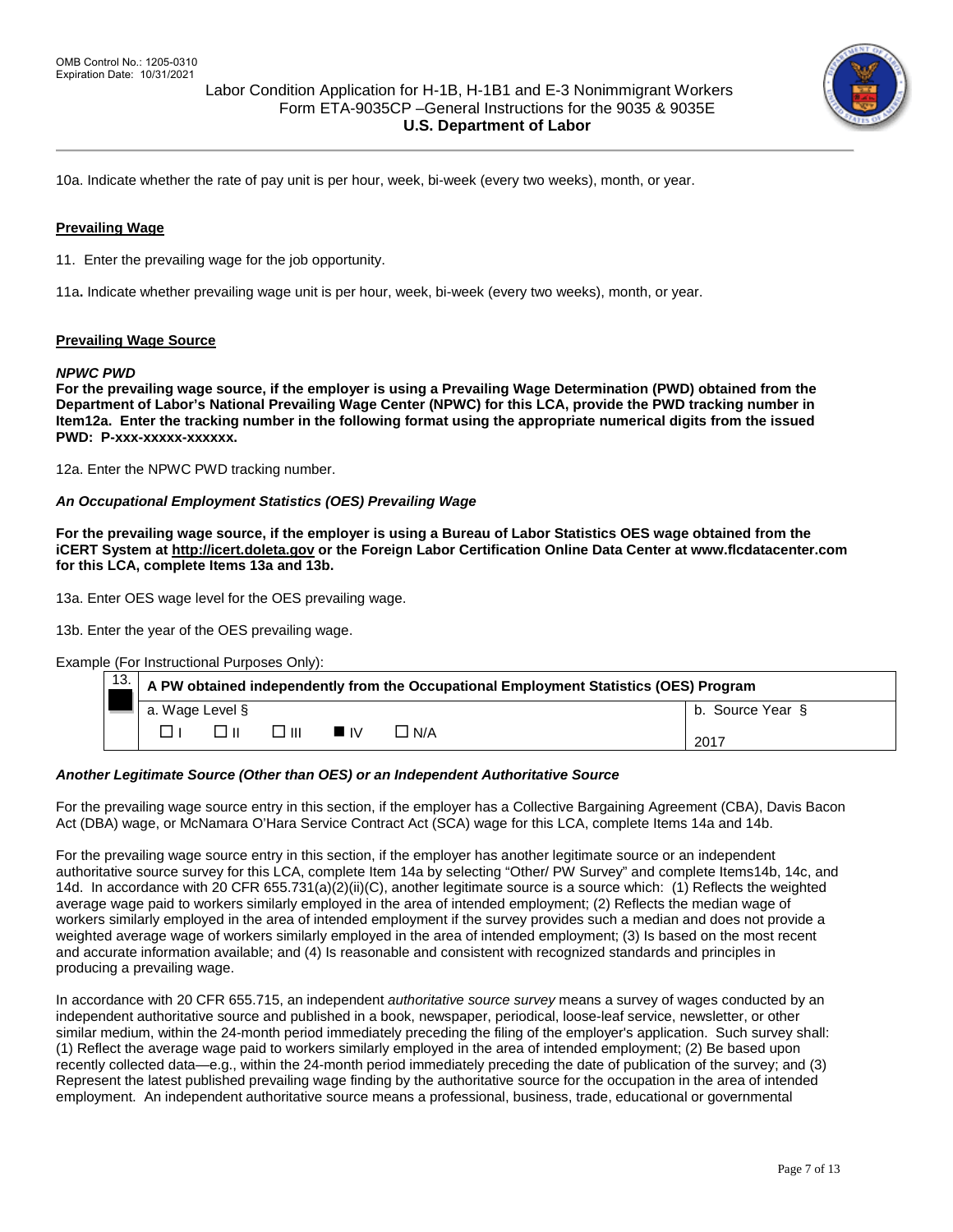

association, organization, or other similar entity, not owned or controlled by the employer, which has recognized expertise in an occupational field.

14a. Indicate the prevailing wage source type.

14b. Enter the year of the prevailing wage source. For unpublished surveys issued to or produced for the employer, enter the year.

14c. For a prevailing wage survey, enter the survey producer or publisher (e.g., survey company name).

14d. For a prevailing wage survey, enter the title or source of the prevailing wage survey (e.g., name of the survey instrument).

| 14 | A PW obtained using another legitimate source (other than OES) or an independent authoritative source                                   |                  |  |  |  |  |
|----|-----------------------------------------------------------------------------------------------------------------------------------------|------------------|--|--|--|--|
|    | a. Source Type (check one): §                                                                                                           | b. Source Year § |  |  |  |  |
|    | $\Box$ DBA<br>$\Box$ CBA<br>$\square$ SCA<br>Other PW Survey                                                                            |                  |  |  |  |  |
|    |                                                                                                                                         | 2017             |  |  |  |  |
|    | c. If responded "Other/PW Survey" in question 14.a, enter the name of the survey producer or publisher §<br><b>XYZ Survey Publisher</b> |                  |  |  |  |  |
|    |                                                                                                                                         |                  |  |  |  |  |
|    | d. If responded "Other PW Survey" in question 14.a, enter the title or source of the PW survey §                                        |                  |  |  |  |  |
|    | Survey of Computer Systems Analysts                                                                                                     |                  |  |  |  |  |

## **Section G Employer Labor Condition Statements**

**The employer must read and agree to statements (1) through (4) below and demonstrate that agreement by marking "Yes" to Item 1 in Section G of the Form ETA-9035/9035E and by signing the application. The employer agrees to develop and maintain documentation supporting labor condition statements (1) through (4) as specified in 20 CFR 655.731 through 655.734, and to make this documentation available to Department of Labor officials upon request. The employer is required to make available for public examination a copy of the LCA and necessary supporting documentation as specified in 20 CFR 655.760 within one (1) working day after the date on which the application has been filed with the Department of Labor. This documentation must be retained for public examination at the place of employment or the employer's principal place of business as specified in Section I of this form.**

- (1) **Wages:** The employer attests that H-1B, H-1B1, or E-3 nonimmigrant workers will be paid wages which are at least the higher of the actual wage level paid by the employer to all other individuals with similar experience and qualifications for the specific employment in question or the prevailing wage level for occupational classification in the area of intended employment. By marking "Yes" to Item 1 of Section G, the employer also attests that it will pay these nonimmigrant workers the required wage for time in nonproductive status due to a decision of the employer or due to the nonimmigrant worker's lack of a permit or license. The employer further attests that these nonimmigrant workers will be offered benefits and eligibility for benefits on the same basis, and in accordance with the same criteria, as offered to U.S. workers. The employer shall not make deductions to recoup a business expense(s) of the employer, including attorney fees and other costs connected to the performance of H-1B, H-1B1, or E-3 program functions, which are required to be performed by the employer. This includes expenses related to the preparation and filing of this LCA and related visa petition information. See 20 CFR 655.731.
- (2) **Working Conditions:** The employer attests that the employment of H-1B, H-1B1 or E-3 nonimmigrant workers in the named occupation will not adversely affect the working conditions of similarly employed U.S. workers. The employer further attests that nonimmigrant workers will be afforded working conditions on the same basis, and in accordance with the same criteria, as offered to U.S. workers. See 20 CFR 655.732.
- (3) **Strike, Lockout, or Work Stoppage:** The employer attests that on the date the application is signed and submitted, there is not a strike, lockout, or work stoppage in the course of a labor dispute in the occupational classification in the area of intended employment and that, if such a strike, lockout, or work stoppage occurs after the application is submitted, the employer will notify the Employment & Training Administration (ETA) within three (3) days of such occurrence; in that event, the application will not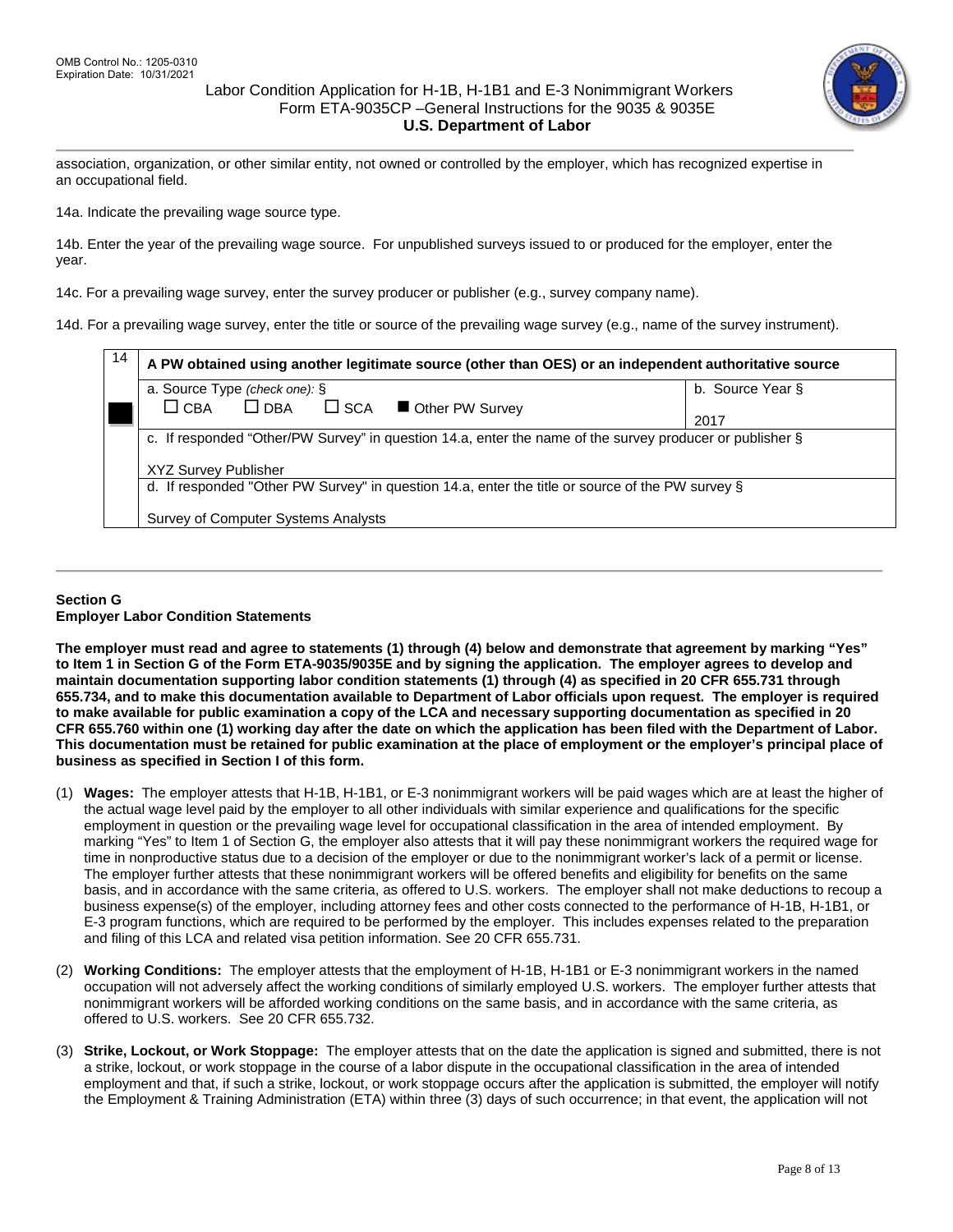

be used in support of a petition filing with the USCIS for H-1B, H-1B1, or E-3 nonimmigrant workers to work in the same occupation at the place of the employment until ETA determines the strike lockout or work stoppage has ceased. See 20 CFR 655.733.

(4) **Notice:** The employer attests that notice of the LCA filing was provided no more than 30 days before filing of this LCA or will be provided on the day this LCA is filed to workers employed in the occupational classification. Notice of the application shall be provided to workers through the bargaining representative, or where there is no such bargaining representative, notice of the filing shall be provided either through physical posting in conspicuous locations where H-1B, H-1B1, or E-3 nonimmigrant workers will be employed, or through electronic notification to employees in the occupational classification for which nonimmigrant workers are sought. Notice shall be provided no more than 30 days before the date the LCA is filed and no later than the day the LCA is filed and remain posted for 10 days, except that if employees are provided individual, direct notice by e-mail, notification need only be given once. Notice documentation shall be maintained in the employer's records. Notice shall be made in accordance with the requirements of 20 CFR 655.734 and contain the following statement: "Complaints alleging misrepresentation of material facts in the labor condition application and/or failure to comply with the terms of the labor condition application may be filed with any office of the Wage and Hour Division of the United States Department of Labor." The WH-4 complaint form and a listing of Wage and Hour Division offices can be obtained at [www.dol.gov/whd.](http://www.dol.gov/whd) In addition, if the employer is an H-1B dependent employer or a willful violator, and the LCA is not being used only for exempt H-1B nonimmigrant workers, the notice shall be made in accordance with the requirements of 20 CFR 655.734 and shall contain the following statement: "Complaints alleging failure to offer employment to an equally or better qualified U.S. applicant or an employer's misrepresentation regarding such offers of employment may be filed with U.S. Department of Justice, Civil Rights Division, Immigrant and Employee Rights Section, 950 Pennsylvania Avenue, NW # IER, NYA 9000, Washington, DC, 20530, Telephone: 1(800) 255-8155 (employers); 1(800) 255-7688 (employees); Internet address: [http://www.justice.gov](http://www.justice.gov/) ." See 20 CFR 655.734 and 655.760.

The employer further attests that each nonimmigrant worker employed pursuant to the application will be provided with a copy (or original, as appropriate) of the certified Form ETA-9035E, or Form ETA-9035 (if applicable). As stated above for H-1B, H-1B1, or E-3 nonimmigrant workers, the employer must provide the certified LCA to the nonimmigrant worker, who must follow the H-1B, H-1B1, or E-3 procedures of USCIS and the Department of State. The notification shall be provided no later than the date the nonimmigrant reports to work at the place of employment. See 20 CFR 655.734.

1. Indicate whether the employer has read and agrees to the labor condition statements (1) through (4) above, regarding wages, working conditions, strike, lockout or work stoppage, and notice. The employer must agree to all four labor condition statements listed as (1) to (4). **Please note that marking "Yes" indicates that the employer has read and agrees to the above-listed labor condition statements.**

# **Section H**

# **Additional Employer Labor Condition Statements – This section is to be completed by H-1B Employers ONLY**

All H-1B employers are required to complete Section H in order for an LCA to be processed. See 20 CFR 655.736 for more detailed guidance as to what constitutes an "H-1B dependent employer" or a "willful violator."

# **a. Subsection 1**

**Note:** The determination of whether an employer is H-1B dependent is based on the ratio between the employer's total workforce employed in the U.S., as measured according to full-time equivalent employees, and the employer's H-1B nonimmigrant employees including both full-time and part-time H-1B employees. See 20 CFR 655.736. The following table can be used to determine whether the employer is an H-1B dependent employer:

| TOTAL WORKFORCE EMPLOYED IN THE U.S.<br>(FULL-TIME EQUIVALENT EMPLOYEES) | <b>TOTAL H-1B NONIMMIGRANT</b><br><b>EMPLOYEES</b>                    |
|--------------------------------------------------------------------------|-----------------------------------------------------------------------|
| 1 to 25                                                                  | 8 or more                                                             |
| 26 to 50                                                                 | 13 or more                                                            |
| 51 or more                                                               | 15% or more of the employer's total<br>workforce employed in the U.S. |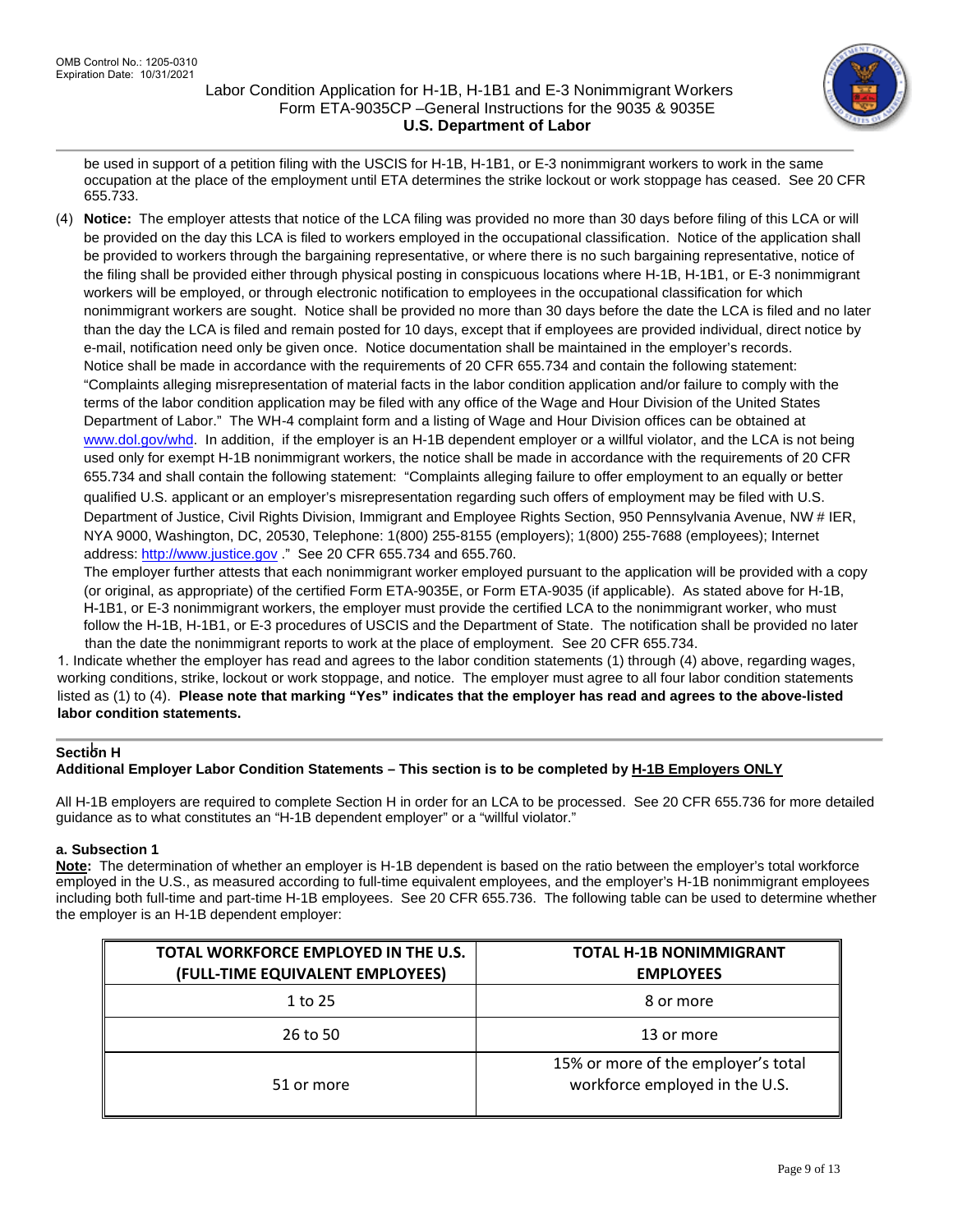

1. Indicate whether the employer is H-1B dependent at the time of filing. The employer is H-1B dependent if the number of H-1B nonimmigrant workers employed by the employer as a proportion of the total number of full-time equivalent employees employed in the United States matches the chart above.

**If an employer marks "No" and is or becomes H-1B dependent, the submitted LCA must not be used in support of a new petition or extension of a petition for an H-1B nonimmigrant worker. By marking "No," the employer also acknowledges that if it uses this application to support a new petition or extension of a petition despite its invalidity, it is required to comply with the Additional Employer Labor Condition Statements in Subsection 2 of Section H.**

2. Indicate whether the employer is a willful violator at the time of filing. The employer is a willful violator if the employer has been found during the five (5) years preceding the date of the application (and after October 20, 1998) to have committed a willful violation or a misrepresentation of a material fact.

**If an employer marks "No" and is found, prior to the date of filing, to have committed a willful violation or a misrepresentation, the submitted LCA must not be used in support of a new petition or extension of a petition for an H-1B nonimmigrant worker. By marking "No," the employer also acknowledges that if it uses this application to support a new petition or extension of a petition despite its invalidity, it is required to comply with the Additional Employer Labor Condition Statements in Subsection 2 of Section H.**

- 3. If Yes to Item H.1 and/or Item H.2, indicate whether the employer intends to use this application ONLY to support H-1B petitions or extensions of status for H-1B nonimmigrant workers who are exempt, i.e., receive wages at a rate equal to at least \$60,000 per year, or have attained a Master's degree (or equivalent or higher degree) in a specialty related to the employment. The employer also agrees to maintain documentation required by 20 CFR 655.737. **If an employer marks "Yes," the employer acknowledges that if it uses this application in support of a petition or extension of a petition of an H-1B nonimmigrant who is not exempt, it is required to comply with the Additional Employer Labor Condition Statements in Subsection 2 of Section H with respect to all H-1B nonimmigrant workers supported by this application.**
- 4. If the employer responded "Yes" to an exemption in Item H.3, indicate the basis (or bases) of the exemption. Check a box for either \$60,000 or higher annual wage, or Master's Degree or higher in related specialty, or the box for "Both" if both exemptions are applicable. All workers subject to the LCA must meet the exemption(s) claimed.
- 5. If the employer marked "Master's Degree or higher in related specialty" in Item H.4, indicate by marking "Yes or No" whether the employer has completed and attached Appendix A to this LCA. Instructions for completing Appendix A can be found at the end of this document.

If the employer is seeking an exemption solely based on the H-1B nonimmigrant worker(s) receiving wages at an annual rate equal to at least \$60,000 or higher, then mark "N/A".

# **b. Subsection 2**

All employers that are (1) H-1B dependent (as defined above) and/or (2) have been found to have committed a willful violation or a misrepresentation of a material fact during the five (5) year period preceding the date of this application, **must read and agree to statements (A) through (C) and demonstrate that agreement by marking "Yes" in Subsection 2 of Section H of this application**. The employer agrees to develop and maintain documentation supporting labor condition statements (A) through (C) as specified in 20 CFR 655.738 and 655.739, and to make this document available to Department officials upon request. The employer is required to make available for public examination a copy of the LCA and necessary supporting documentation as specified in 20 CFR 655.760 within one (1) working day after the date on which the application has been filed with the Department. This documentation must be retained for public examination at the place of employment in the U.S. and/or the employer's principal place of business in the U.S. as specified in Section I of this form. The employer agrees:

**A. Displacement:** The employer will not displace any similarly employed U.S. worker in an essentially equivalent job in its own workforce within the period beginning 90 days before and ending 90 days after the date of filing a petition for an H-1B nonimmigrant worker supported by this application.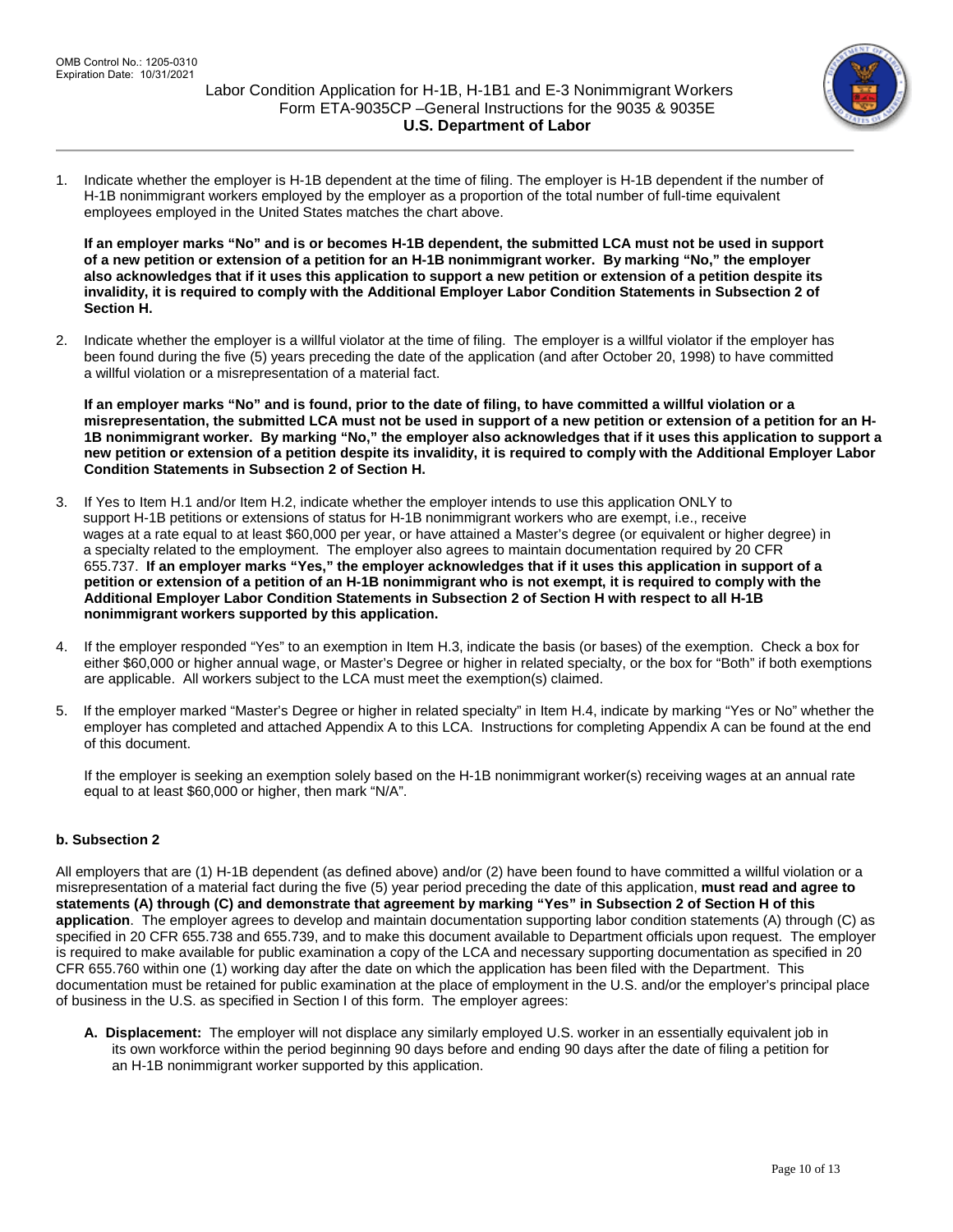

**B. Secondary Displacement:** The employer will not place any H-1B nonimmigrant worker employed pursuant to this application at another employer's worksite where there are indicia of an employment relationship between the nonimmigrant(s) and that other/secondary employer UNLESS the employer applicant first makes an inquiry as to whether the other employer has displaced or intends to displace a similarly employed U.S. worker in an essentially equivalent job within the period beginning 90 days before and ending 90 days after the placement, and the employer applicant has no contrary knowledge.

**If the other employer displaces a similarly employed U.S. worker during such period, the displacement will constitute a failure to comply with the terms of the LCA and the employer applicant may be subject to civil money penalties and debarment. See 20 CFR 655.738.**

**C. Recruitment and Hiring:** Prior to filing any petition for an H-1B nonimmigrant worker pursuant to this application, the employer took or will take good faith steps meeting industry-wide standards to recruit U.S. workers for the job for which the nonimmigrant is sought, offering compensation at least as great as required to be offered to the H-1B nonimmigrant. The employer will (has) offer(ed) the job to any U.S. worker who (has) applied and is equally or better qualified than the H-1B nonimmigrant worker.

**Under the Immigration and Nationality Act (INA) Section 212 (n)(1)(G)(ii), 8 U.S.C. 1182, the "recruitment and hiring" labor condition statement does not apply to the employment of an H-1B nonimmigrant worker who is a "priority worker" (defined as a person with extraordinary ability, or outstanding professors or researchers, or certain multinational executives or managers) within the meaning of Section 203 (b)(1)(A), (B), or (C) of the INA, 8 U.S.C. 1153**.

6. Indicate whether the employer has read and agrees to the additional employer labor conditions statements in Subsection 2(A) through (C). The employer must agree to all three labor condition statements of Section H, subsection 2. Answer this question only if the employer marked "Yes" to either or both questions in Item H.1 or Item H.2 (indicating that the employer is either an H-1B dependent employer or a willful violator, or both) and, also, the employer marked "No" to the question in Item H.3 ("No" to exempt H-1B nonimmigrant workers).

# **Section I Public Disclosure Information**

1. Indicate whether the employer's required public disclosure information will be located at the employer's principal place of business in the U.S. AND/**OR** the place of employment in the U.S. The employer may select more than one box.

If the employer elects to store the public access file electronically, the employer must make the file available and accessible for government or public inspection upon request, at the particular location(s) provided in Section I of the Form ETA-9035/9035E.

## **Section J Notice of Obligations**

**Note:** If the employer is submitting this form non-electronically, the employer must sign and date the application prior to submission. If submitting this form electronically, the employer must sign and date the application immediately upon receipt of the certified application and before submission to USCIS.

Items J. (A) through (C). Read this Section.

- 1. Enter the last (family) name of the person with authority to sign as the employer.
- 2. Enter the first (given) name of the person with authority to sign as the employer.
- 3. Enter the middle name of the person with authority to sign as the employer, if applicable.
- 4. Enter the job title of the person with authority to sign as the employer.
- 5. The person with authority to sign as the employer must sign the application. **Read the entire application and verify all contained information prior to signing.**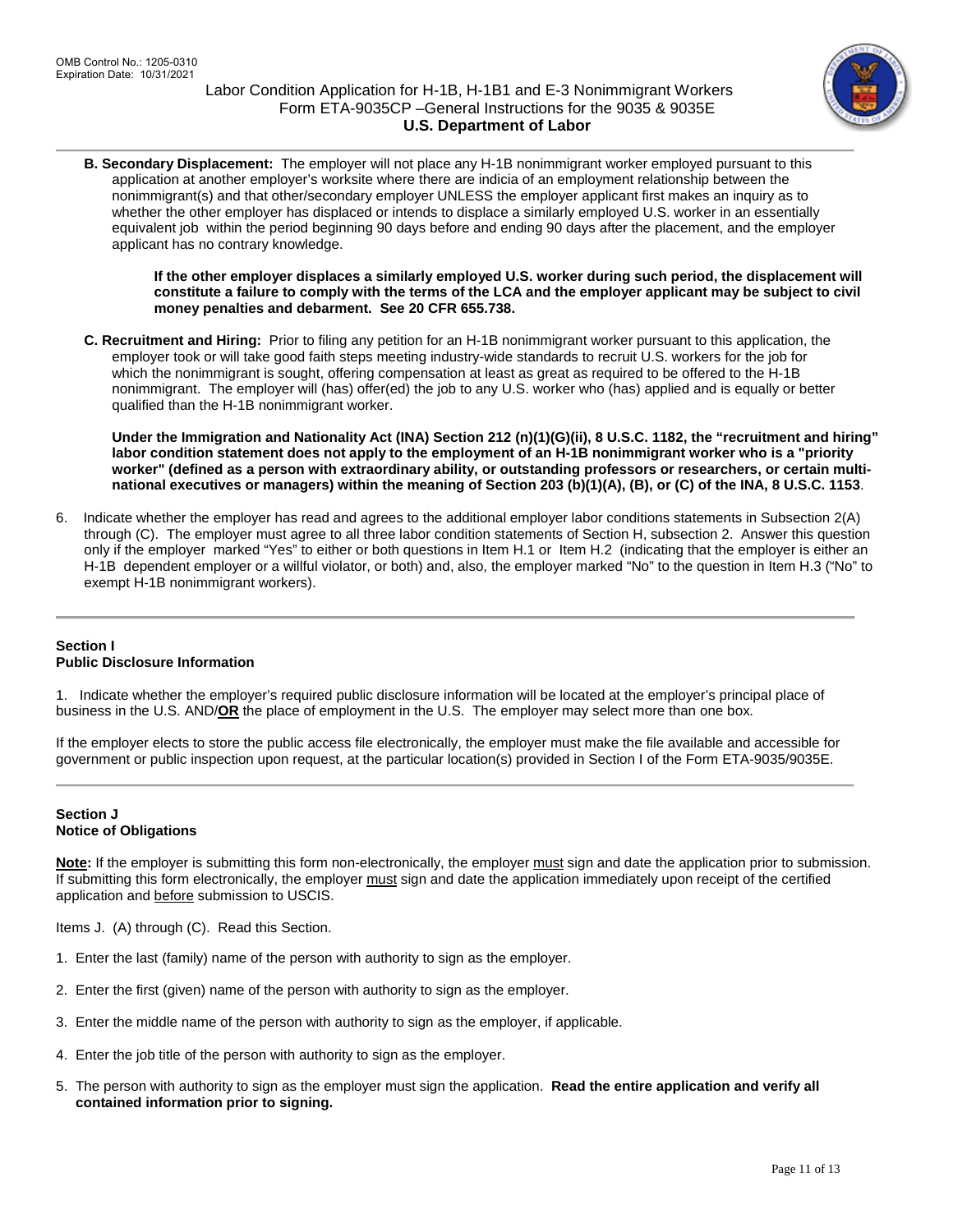

## **For paper filings, the application should be signed prior to submission to the Department. For electronic submissions, the employer will sign and date the LCA after receiving certification from the Department.**

6. The person with authority to sign as the employer must date the application. Use a month/day/full year (MM/DD/YYYY) format.

## **Section K LCA Preparer**

**This section must be completed if the preparer** of this LCA is a person other than the one identified in either Section D (employer point of contact) or E (attorney or agent) of this application. For example, an employee of the attorney (e.g., paralegal) would complete the LCA preparer section. If the employer or attorney/agent contact listed in section D or section E was the person preparing and submitting the LCA, then this section will be left blank.

- 1. Enter the last (family) name of the person preparing this LCA by or on behalf of the employer.
- 2. Enter the first (given) name of the person preparing this LCA by or on behalf of the employer.
- 3. Enter the middle name of the person preparing this LCA by or on behalf of the employer, if a middle name exists.
- 4. Enter the Firm/Business name of the person preparing this LCA by or on behalf of the employer.
- 5. Enter the e-mail address of the person preparing this LCA by or on behalf of the employer. The entry must be in the format [name@emailaddress.top-level](mailto:name@emailaddress.top-level) domain.

## **Section L U.S. Government Agency User ONLY**

Read this section. No entries required.

## **Section M Signature Notification and Complaints**

Read this section. No entries required.

# **Section N OMB** *Paperwork Reduction Act (1205-0***310)**

Read this section. No entries required.

## **Form ETA-9035/9035E Appendix A H.5. Attainment of Educational Degree for "Exempt" H-1B Nonimmigrants**

## **H-1B Dependent Employers or Willful Violator Employers ONLY - For Master's or Higher Degree Exemptions ONLY**

For the LCA that you are filing, all workers subject to the LCA must meet the same exemption(s) claimed in Section H.

You must complete and attach Appendix A with documentation for any H-1B nonimmigrant worker subject to the application if the statutory exemption for that worker:

• Will be based **only** on the Master's or higher degree exemption.

Do NOT complete and attach Appendix A with documentation for an H-1B nonimmigrant worker subject to the application if the statutory exemption for that worker:

• Will be based on the \$60,000 annual wage exemption; or